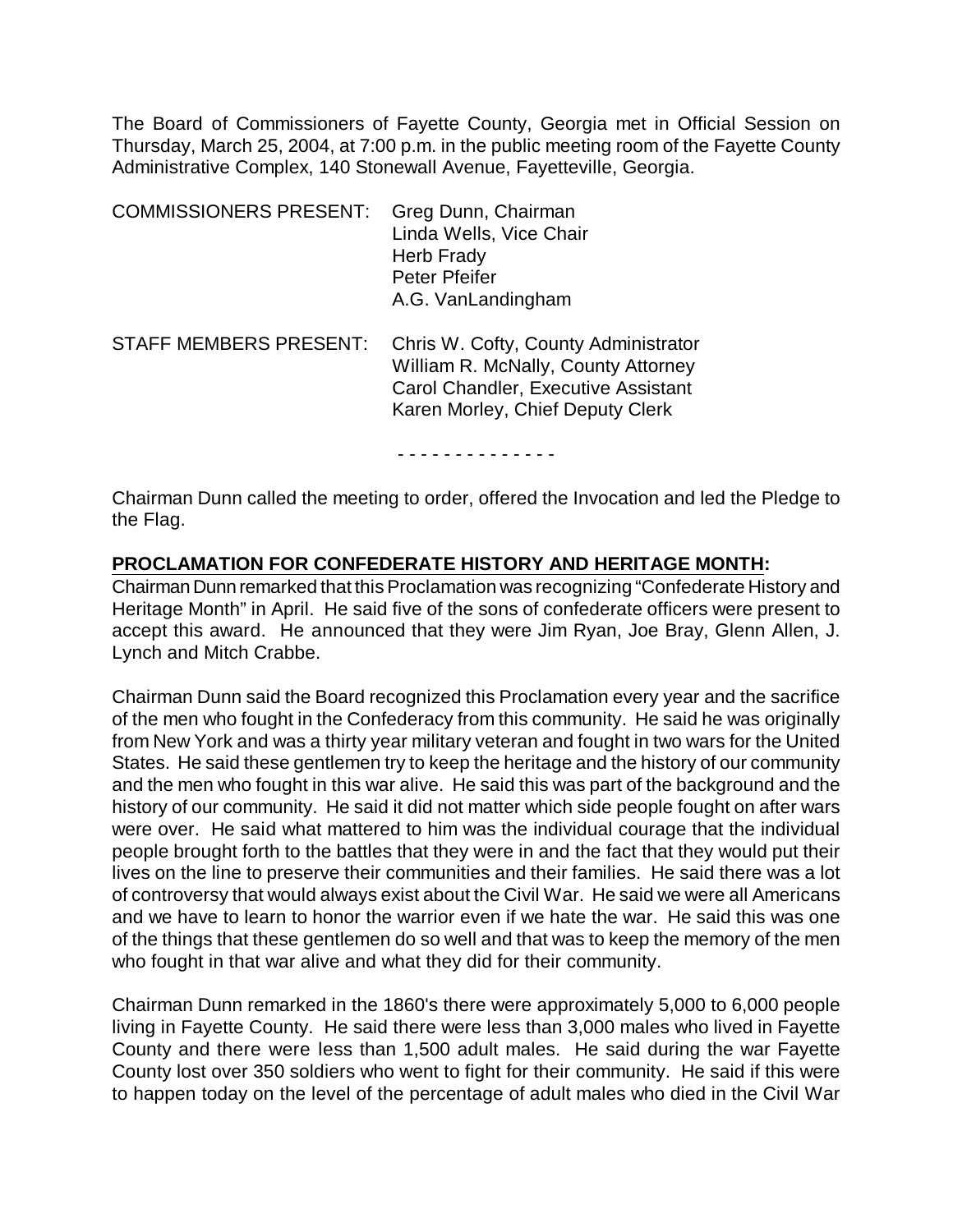was devastating. He said 100 years later Fayette County still had only 6,000 people in it. He said the devastation in this community was horrific. He said all of us could take pride in the fact that when called upon the people who went to fight for this war were protecting their community as they saw their duty to do.

Chairman Dunn read and the Board presented a Proclamation to members of General LaFayette McLaws Sons of Confederate Veterans Camp #79 declaring April as "Confederate History and Heritage Month" and also recognizing April 26<sup>th</sup> as "Confederate Memorial Day" in Fayette County. A copy of the Proclamation, identified as "Attachment No. 1", follows these minutes and is made an official part hereof.

Lieutenant Commander Mitch Crabbe remarked that on behalf of Commander Scott Gilbert and the General LaFayette McLaws Camp Sons of Confederate Veterans Camp #79 it was with the deepest honor and privilege that he accept this Proclamation. He said he also accepted this recognition on behalf of the citizens of Fayette County both past and present. He said in making this gesture, Fayette County was joining the towns of Tyrone, Brooks and the City of Fayetteville in recognizing that the sacrifices made by the 224,000 southerners who gave their lives during the great struggle will be remembered. He said one of the many ways that they were working on that remembrance as a Camp was through a commitment made by several members of the Camp to the middle schools in and around Fayette County. He remarked that during this current school year, their living history team had presented a glimpse into the life and times of Confederate soldiers to over 3,000 fifth through eighth graders in Fayette, Coweta and Clayton Counties. He said the team gives the students a close up and hands on view of the history that we all share.

Lieutenant Commander Crabbe said he would also like to take this opportunity to mention that next month during the week of April  $11<sup>th</sup>$ , celebrations would be held for the crew of the CSS H.L. Hunley the Confederate submarine that was lost after sinking the Yankee warship Ustatonic on February 17, 1864 becoming the first submarine in history to sink an enemy ship. He said the celebrations would culminate on Saturday April  $17<sup>th</sup>$  with a funeral procession and a burial for the last brave crew. He said he would like to extend an invitation to everyone to join in the celebration of the Confederate Memorial Day which would be held on April  $26<sup>th</sup>$  at 7:00 p.m. at the gazebo.

# **REZONING PETITIONS:**

Commissioner Wells remarked at this point in the agenda the Board would consider requests for the rezoning of property in our county. She said the policy required at least two public hearings — the first before the Planning Commission and the second before the County Commissioners. She said at this hearing the Board would listen to the concerns of everyone, whether in favor or opposition to the rezoning petition. She pointed out when a rezoning petition was called, the petitioner or representative for the petitioner would be allowed 15 minutes in which to present the details of the request, followed by anyone who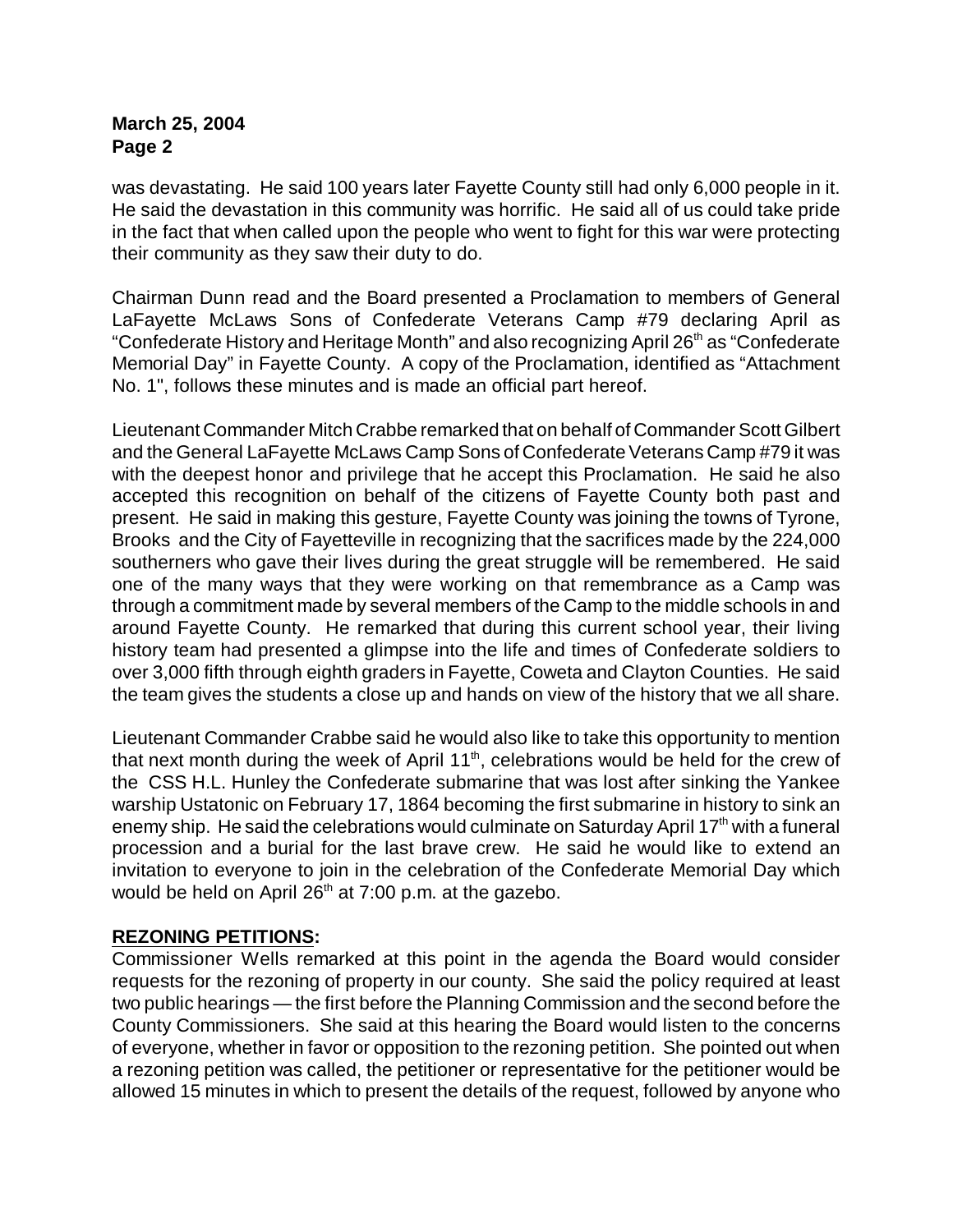wanted to voice support for the request. She stated that the Chairman would then allow all those individuals who were opposed to the rezoning to stand for a moment to display their opposition. She said the Chairman would then ask those individuals who wished to come to the podium to speak to remain standing so the Board and staff could get an idea of how to allocate its time. She said the Board would allow up to 3 minutes for each speaker. She said when the persons speaking in opposition had finished, the petitioner would be given an opportunity to rebut any of the points raised. She remarked in fairness to all parties, the petitioner would be entitled to equal time to address the Commissioners as all those in opposition.

Commissioner Wells further remarked that these hearings were a part of the permanent record and speaking at the podium with the microphone helped staff with their task of recording comments and ensured everyone being heard. She remarked when it was an individual's turn to speak that they come to the podium, state their name and address and direct their comments to the Board only. She asked that after individuals speak that they sign the sheet that would be provided by the Marshal in order for names to be spelled correctly for the record.

Commissioner Wells stated that the Board wanted to hear from everyone who had something to say and they would pay close attention to each point raised. She said it would not be necessary for the same point to be raised over and over. She thanked everyone for their participation and announced that the Zoning Administrator would begin introducing each request in the order they appeared on tonight's agenda.

# **PETITION NO. RP-027-04:**

Senior Planner Pete Frisina read Petition No. RP-027-04, Ramsey and Pam Walker, Owners/Agents, request to add density to George Daniel Subdivision by subdividing Tract II into two (2) lots consisting of 1.50 acres and 3.92 acres. He said this property was located in Land Lot 250 of the 4th District, fronted on Antioch Road and McBride Road, and was zoned R-40. He said the Planning Commission recommended approval with two (2) conditions and staff recommended approval with two (2) conditions.

Ramsey Walker, 311 Antioch Road, Fayetteville said he had initially requested the 1.5 acres to be subdivided but he had agreed to go with the two acres and the recommendations made by the Planning Commission.

Chairman Dunn asked Mr. Walker why he had not been in favor of the original recommendation.

Mr. Walker asked Chairman Dunn if he was referring to the two acres and Chairman Dunn replied yes. Mr. Walker said he just did not know that was what they would recommend.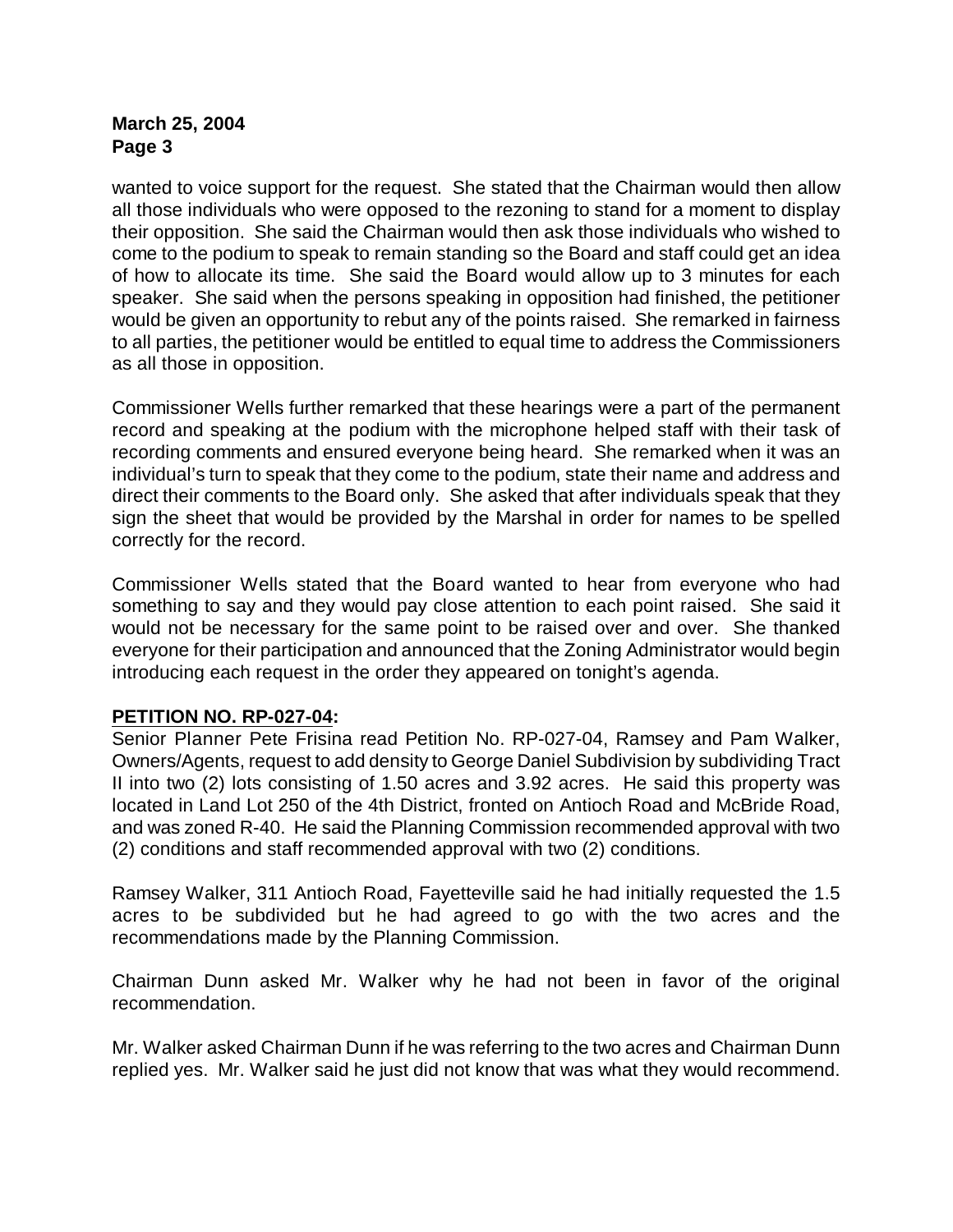Chairman Dunn asked Mr. Walker if he had any problem doing what he needed to do with this break out.

Mr. Walker replied he had no problem at all.

Chairman Dunn asked if anyone wished to speak in favor of this petition. Hearing none, he asked if anyone wished to speak in opposition to the petition.

Robert White, 390 McBride Road, Fayetteville said his concern was the area in which he lived. He said the majority of the lots were zoned agricultural and were four and a half acres or more and five acres or more. He said with this lot, Mr. Walker's first request was for one and a half acres. He pointed out that Mr. Walker had changed his request since coming before the Planning Commission for it to be two acres. He remarked that even with the two acres it was not totally consistent with this area. He said he had attended prior Commission meetings just as a neutral observer on several rezoning matters and he had been very appreciative and grateful for the fact that this Board had stood behind the Land Use Plan and had spoken strongly against reducing density. He asked for the Board's consideration in this case that those same considerations be given in respect to the landowners who were presently living in that area. He said he realized that to the North of McBride Road there was a subdivision but the area in question was not a subdivision per se. He said anything that the Board could do would be greatly appreciated.

Chairman Dunn asked Mr. Walker if he had any rebuttal.

Mr. Walker said he did not have any comments.

Chairman Dunn asked for the Board's pleasure in this matter.

On motion made by Commissioner Wells, seconded by Commissioner Pfeifer to approve Petition No. RP-027-04 with two conditions, discussion followed.

Commissioner VanLandingham remarked that Mr. White had brought attention to the land being zoned A-R. He pointed out that this particular piece of property was already zoned R-40. He said this was a determining factor for him.

Chairman Dunn pointed out that this was an unusual lot. He said it was already zoned R-40 but the Land Use Plan called for two to five acres if it was developed in the future. He said Mr. Walker could have in the past put a one acre lot there. He said in the future if this property was being rezoned under different circumstances any lot from two to five acres would be in compliance with the county's Land Use Plan. He said now that Mr. Walker had gone to the two acre level, he was consistent with not only the current zoning but also the future land use. He said he could not find a reason to deny this request.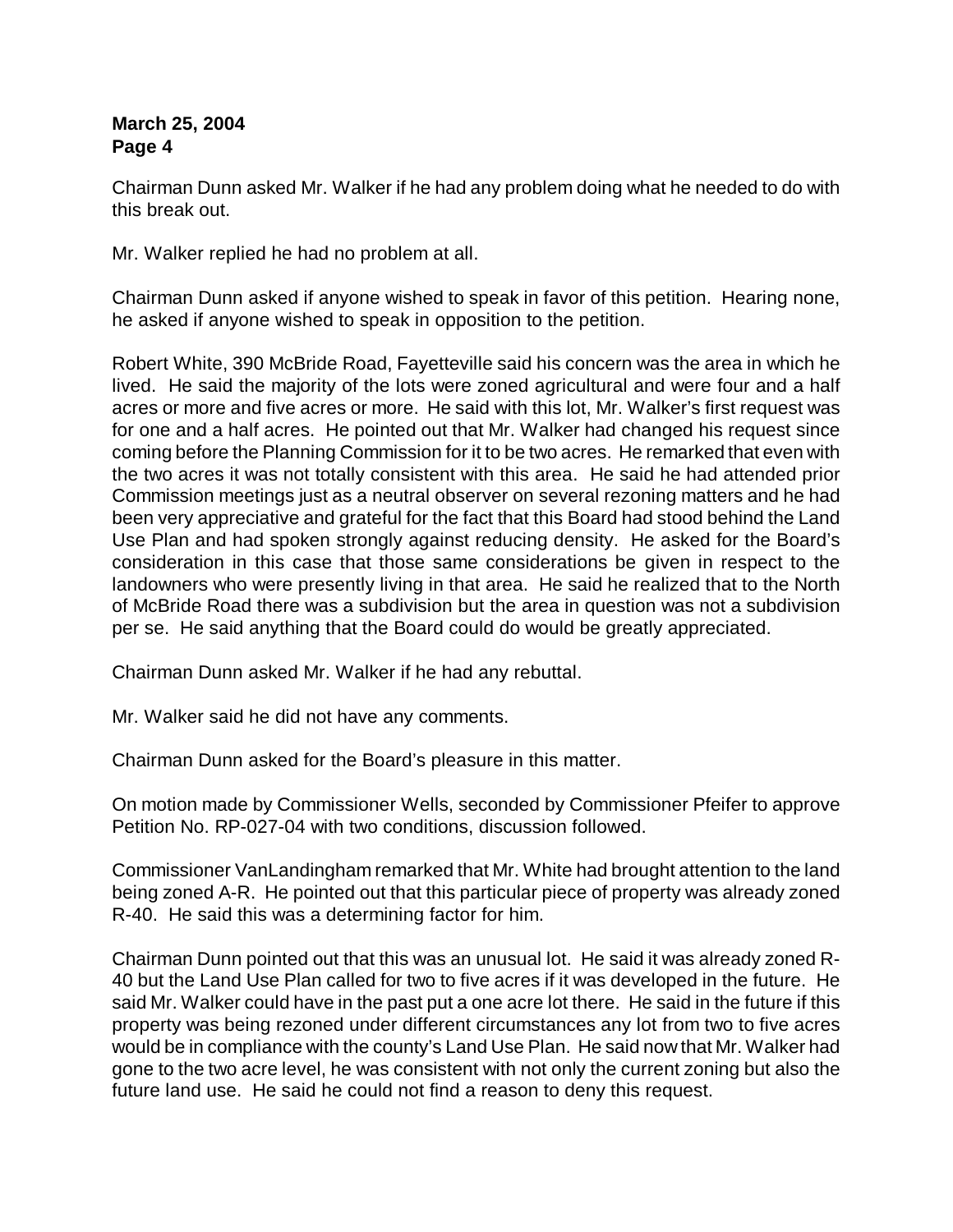Commissioner Wells asked Mr. Walker who lived on either side of this particular piece of property. She asked if it was family members.

Mr. Walker responded that there were no family members living there.

Commissioner Wells said she had a problem with this request and was torn. She said this was already a platted subdivision and the final plat was approved in 1985. She said the Board has had people come before it at various times wanting to make changes and subdivide plats that had already been final plats in part of the subdivision that had already been in existence. She said she had always felt very compelled that the Board needed to uphold whatever was finally platted. She said people purchased the property with the assumption that the final plat was going to be pretty much the way that it was. She asked Mr. Walker if he had spoken with the individuals who owned tract 1 and tract 3.

Mr. Walker said the owners of tract 1 had previously indicated an interest to purchase the property but he had not heard from them. He said he had heard nothing from the owners of tract 3.

Commissioner Wells said the property was posted so she was sure that these property owners were aware of this request.

Mr. Walker replied that he had not heard from any of the property owners one way or the other.

Commissioner Wells said this was her main concern with this request. She expressed concern that this might set a precedent with people coming in the future and wanting to change an entire tract in a subdivision.

Chairman Dunn called for the vote.

The motion carried 4-1 with Commissioner Wells opposing the motion.

#### **PETITION NO. 1124-04:**

Senior Planner Pete Frisina read Petition No. 1124-04, J. H. Chandler, Owner, and Audrey Massey Agent, request to rezone 3.857 acres from R-70 to O-I to develop O-I uses. He said this property was located in Land Lot 128 of the 5th District and fronts on S.R. 54 West. He said the Planning Commission recommended approval and staff recommended approval.

Audrey Massey said she was the agent for the property owner J.H. Chandler. She said the property was located at 1231 S.R. 54 West which was in the hospital district on S.R. 54.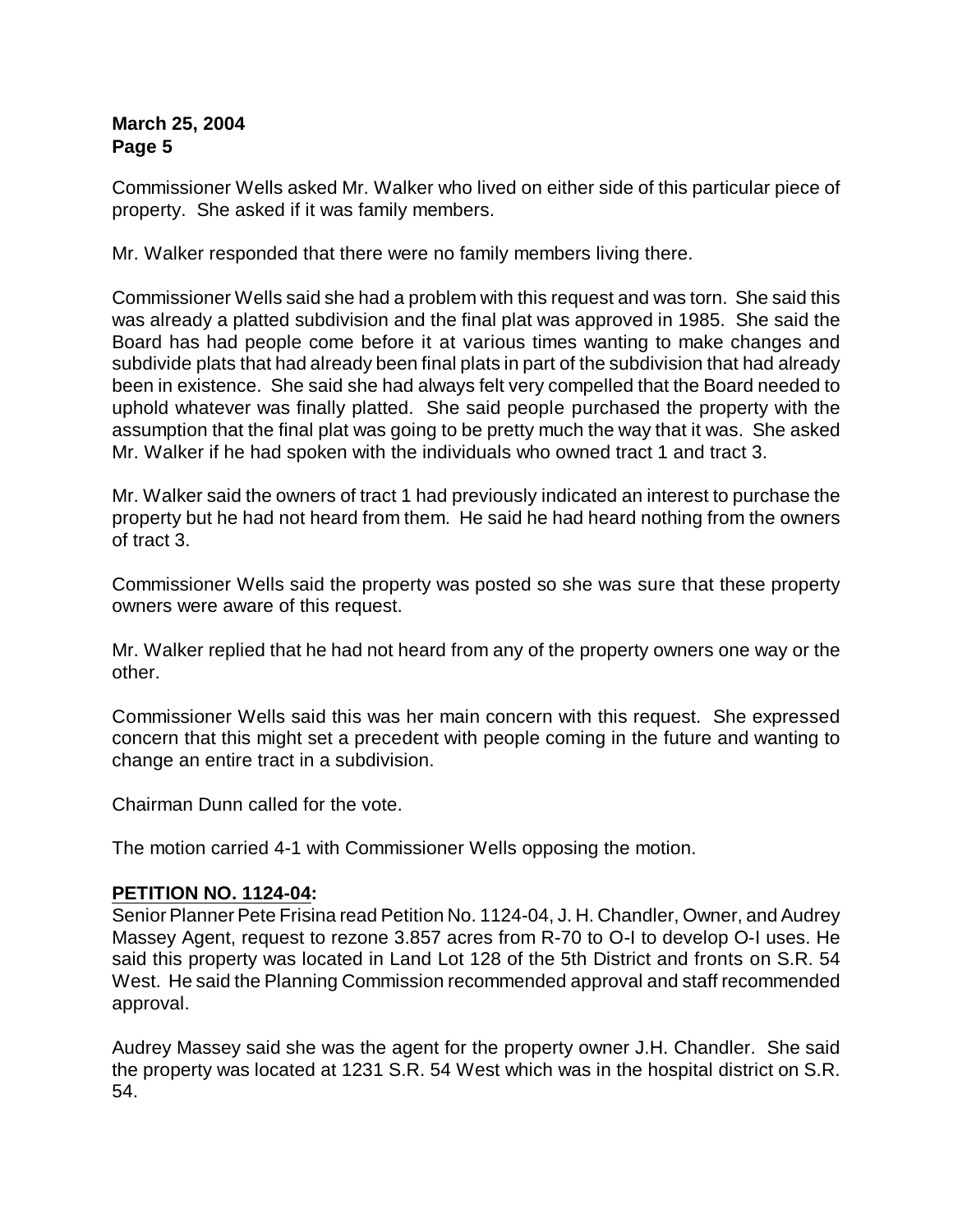Chairman Dunn interjected that the property was located in the S.R. 54 overlay district which was even more significant.

Chairman Dunn asked if anyone wished to speak in favor of this request. Hearing none, he asked if anyone wished to speak in opposition. Hearing none he asked the Board for its pleasure in this matter.

On motion made by Commissioner Pfeifer, seconded by Commissioner VanLandingham to approve Petition No. 1124-04, discussion followed.

Commissioner VanLandingham said he just wanted to make sure that the applicant was aware of the soil conditions and the latest findings of the Fayette County Environmental Health Department.

Mrs. Massey replied yes. She said a Level III soil study had been done of the area. She said she had met with Environmental Health Director Rick Fehr yesterday and he did give her a new report based on the findings of the Level III soil study.

Commissioner VanLandingham remarked that even though this property was zoned O-I there was going to be some limitations placed on it by the condition of the soil.

Mrs. Massey replied yes that she understood that.

Chairman Dunn interjected that it appeared that the soil was among the best percolating soils that could be found in Fayette County.

The motion carried 5-0. A copy of Staff's Recommendation, Analysis and Investigation, identified as "No. 2", follow these minutes and are made an official part hereof. A copy of the Ordinance and Resolution granting Petition No. 1124-04, identified as "Attachment No. 3", follow these minutes and are made an official part hereof.

#### **PETITION NO. 1125-04:**

Senior Planner Pete Frisina read Petition No. 1125-04, Ward and Mary Lynn Westbrooks, Owners, and Audrey Massey, Agent, request to rezone 0.67 acres from R-70 to O-I to develop O-I uses. He said this property was located in Land Lot 128 of the 5th District and fronted on Sandy Creek Road. He said the Planning Commission recommended approval with one (1) condition and staff recommended approval with one (1) condition.

Audrey Massey said she was the agent for property owner Ward Westbrooks. She said the property was located at 122 Sandy Creek Road. She said Mr. Westbrooks was requesting the change in zoning. She remarked that Mr. Westbrooks' property would be adjoining Mr. Chandler's property along with the property that would be coming next month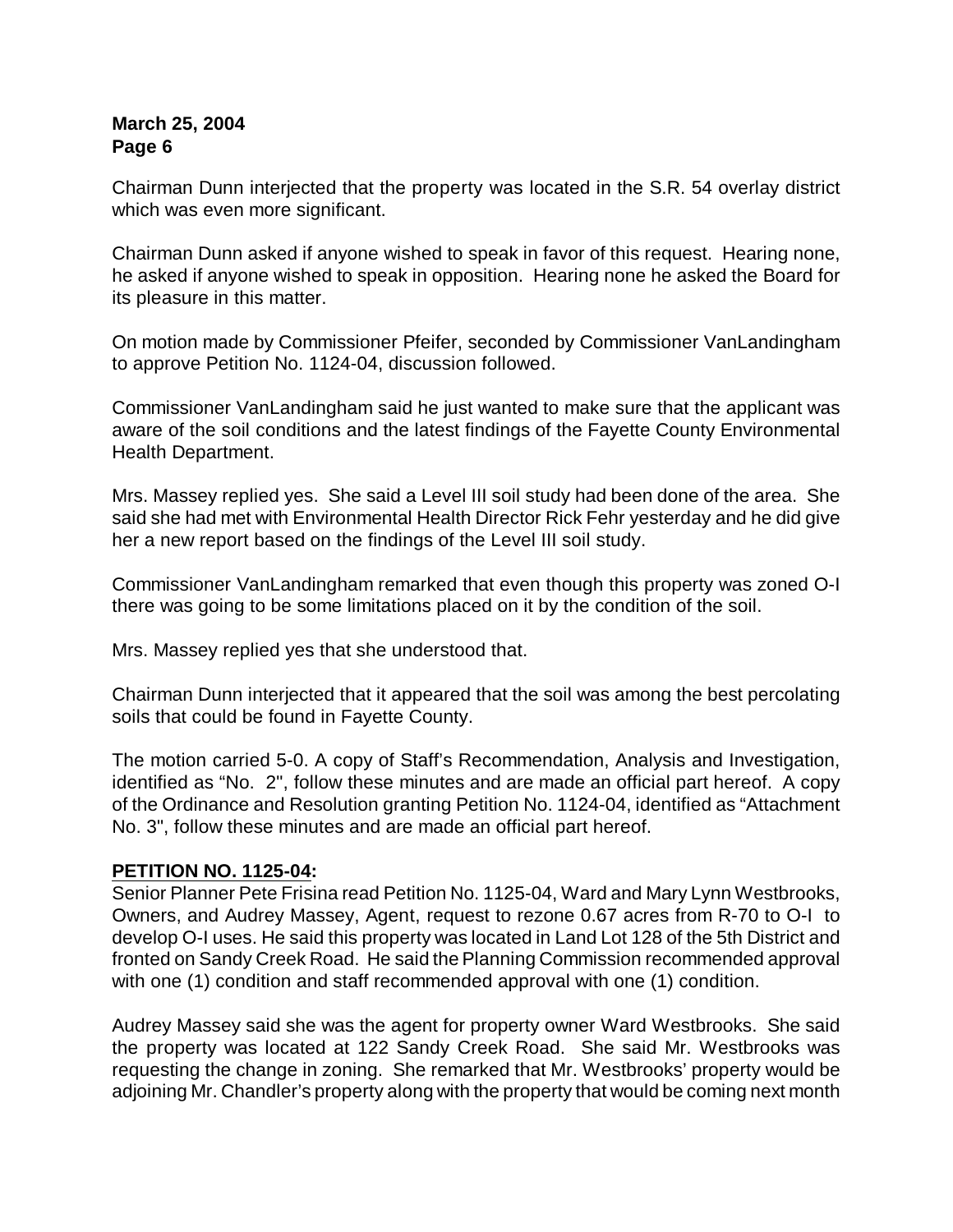that was part of this project. She said a Level III soil test had also been done on this property.

Chairman Dunn asked if anyone wished to speak in favor of this request. Hearing none, he asked if anyone wished to speak in opposition. Hearing none, he asked for the Board's pleasure in this matter.

On motion made by Commissioner Wells, seconded by Commissioner Pfeifer to approve Petition No. 1125-04 with one condition. The motion carried 5-0. A copy of Staff's Recommendation, Analysis and Investigation, identified as "Attachment No. 4", follow these minutes and are made an official part hereof. A copy of the Ordinance and Resolution granting Petition No. 1125-04, identified as "Attachment No. 5", follow these minutes and are made an official part hereof.

# **PETITION NO. 1126-04:**

Senior Planner Pete Frisina read Petition No. 1126-04, Caroline L. Wilson, Owner, and Joe Simpson-Rich, Agent, request to rezone 4.4 acres from R-20 to R-40 to develop a single-family residential subdivision. He said the property was located in Land Lot 43 of the 5th District and fronted on Inman Road. He said the Planning Commission recommended approval with three (3) conditions and staff recommended approval with three (3) conditions.

Tom Daniel said he was appearing on behalf of Caroline Wilson and Agent Joe Simpson-Rich. He said this was for the front half of the subdivision. He stated he had met with the County Engineer and worked out a location for the entrance. He said he had also been working with Jeff Kilgore of the Fayette County Environmental Health Department regarding the soils. He said three lots were actually going to be removed from the overall subdivision. He said he would not have a final answer on that for approximately another month.

Chairman Dunn clarified that the entrance way properties were being rezoned to keep them consistent with everything else in the new subdivision.

Mr. Daniel replied yes that was correct.

Chairman Dunn pointed out that the petitioner had previously been before this Board and was asked to make some further corrections on the property so that it would be consistent with the area. He said it appeared to him that this had been done.

Chairman Dunn asked if anyone wished to speak in favor of this petition. Hearing none, he asked if anyone wished to speak in opposition.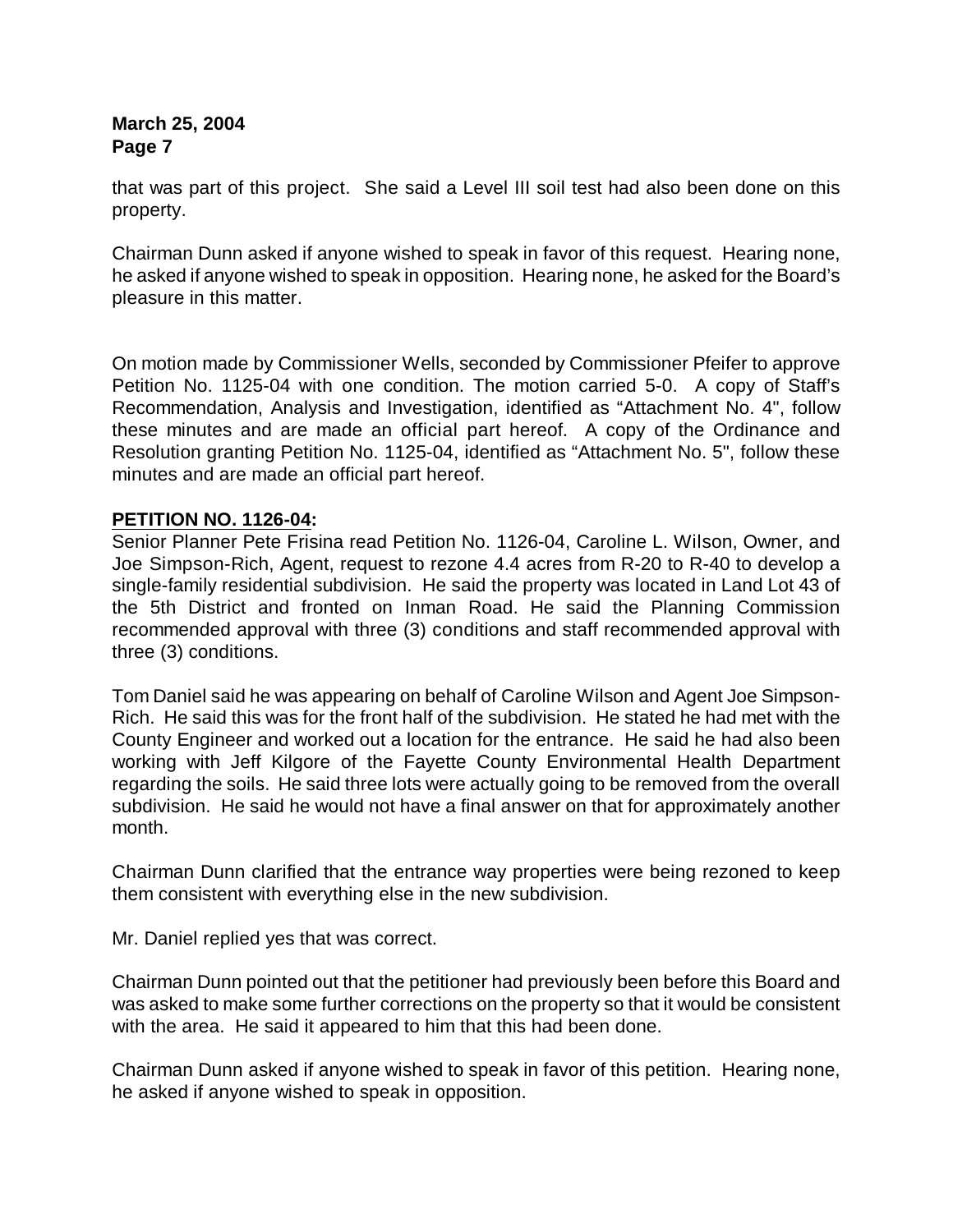Sandra Daniel remarked that this property was adjacent to her property. She said the last time petitioner had come before the Board the road was moved up on the other side. She said the road was now back down beside her home. She expressed concern with the runoff. She said with the ten foot buffer, it would only be twenty feet from her house to the road. She said she was also concerned about security and people turning into her driveway. She asked for consideration for the applicant to move the location of the road. She said she felt uneasy about the road being that close to her property. She pointed out that one of her neighbors had recently had a tractor stolen from his carport area.

Chairman Dunn asked Ms. Daniel about her statement that the road had been moved.

Ms. Daniel responded that the road had been moved. She said the road was previously located up on the far side and now because of the turning lane it had been moved to her side. She said she had also been told by her neighbor that they had contacted her about this situation. She said she had not been contacted by anyone and as a matter of fact she had contacted them. She said she had contacted them the day before the first hearing.

Chairman Dunn said he would like to address this. He said he was not aware of the road location being changed. He said as he recalled, the Board had asked agent Tom Daniel to simply rezone the lots at the entry way so that they would all be R-20 and R-40. He asked why it would be necessary to move the road in order to rezone the lots. He said they were all one acre lots.

Agent Tom Daniel remarked that the Board of Commissioners had also asked him to meet with the County Engineer. He said after meeting with the Engineer on site, the County Engineer recommended the road be located with the turning lane and the dedication of right-of-way. He said petitioner was not opposed to moving the road to the north side as it had been shown. He said the change of the location of the road was per county staff's request.

Senior Planner Pete Frisina remarked that this was correct. He called the Board's attention to the staff's report on page 4-3 under access. He said this gave an explanation that the Engineering Department did go back out and take a look at this and he felt this was the best place for the road due to sight distance and accommodating decel and accel lanes.

Chairman Dunn asked Mr. Daniel what the Board had asked him to discuss with the County Engineer the last time he was before the Board.

Mr. Daniel responded that one of the main points with the Engineer was the road location. He said the original petition had the road on the south side. He said petitioner came back after that meeting and hearing the concerns had the road shifted to the north side.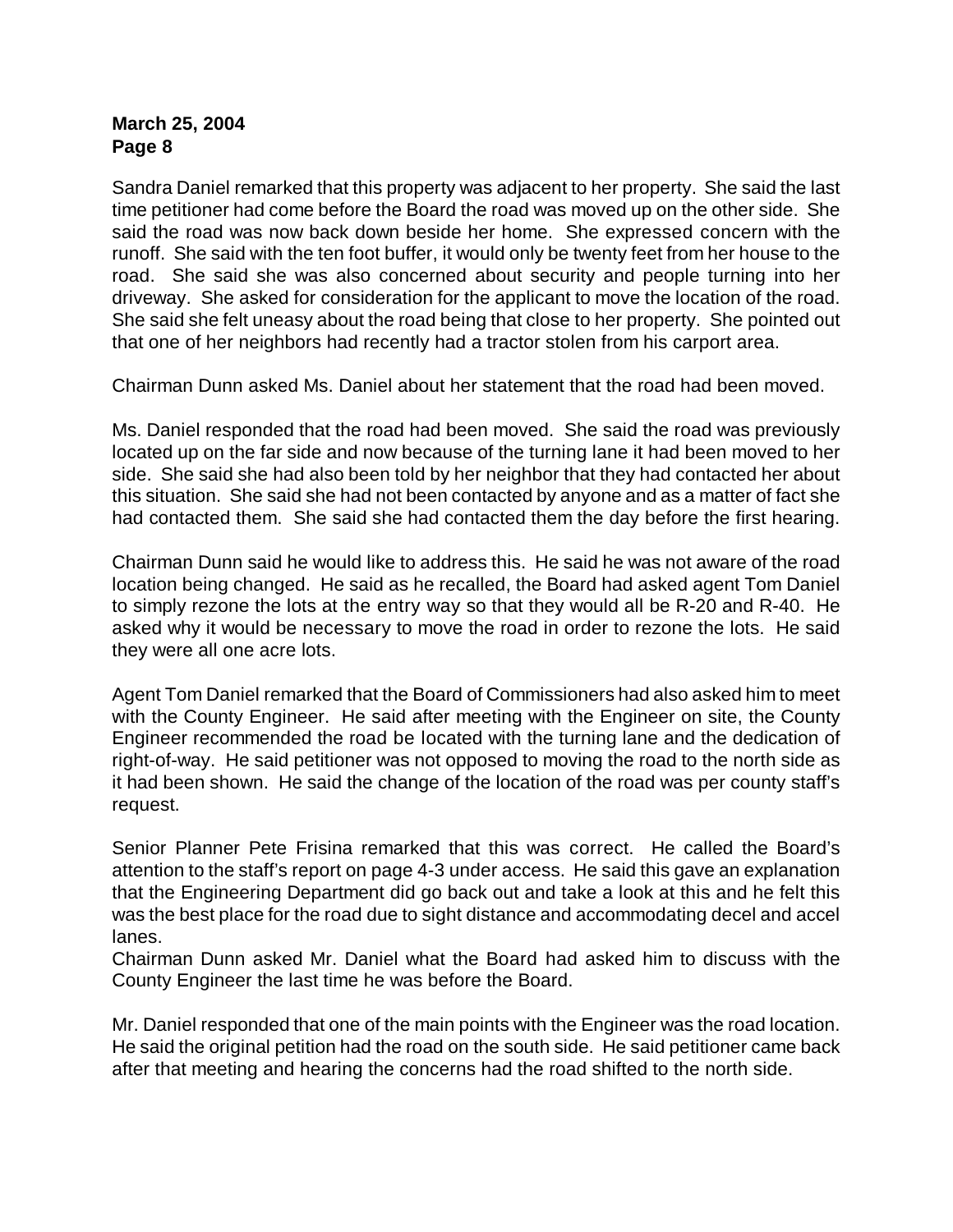Chairman Dunn said he did not see any need to move the road the last time petitioner was present with this application.

Mr. Frisina said this was a finding by the Engineering Department that due to the sight distance and the decel and accel lanes that the road had to be moved to the southern portion of this tract.

Chairman Dunn asked if the Engineers had coordinated with petitioners when they were before the Board the first time. He recalled they had.

Mr. Daniel said petitioners had been through the entire process and review. He said to the best of his knowledge the Engineers had changed their minds about the location of the road. He said they came back and said that this would need to be the location on the south side.

Commissioner Wells asked Attorney McNally for clarification on this issue.

Attorney McNally remarked that there had been objection to the placement of the road during the first time through this process. He said they had agreed that they were going to meet with the Engineering staff and determine the best place for the road to go.

Chairman Dunn said he was hearing that no one had coordinated this with Sandra Daniel. He said one of the things that had occurred in the last meeting was that they had moved the road the last time because of Ms. Daniel's concerns.

Sandra Daniel said that was correct. She said she had not heard anything from the Engineers since the beginning of this project. She said she did not know until tonight why the road had been changed.

Commissioner Wells asked which Engineer had decided this.

Mr. Frisina replied it was Engineer Phil Mallon.

Commissioner VanLandingham remarked that Ms. Daniel had lived at that location for a long time and now a road was going in approximately twenty feet from her home. He said he was not in favor of that happening. He said if the Engineers moved the roadway up then it would undoubtedly be a safety issue. He said on the other he was not in favor of a road going in that close to a residence.

Commissioner Wells remarked that it was perfectly legal for the road to be there according to the county's rules, guidelines and standards. She noted that it was aesthetically unpleasing and unpalatable to Ms. Daniel but according to county standards and the rules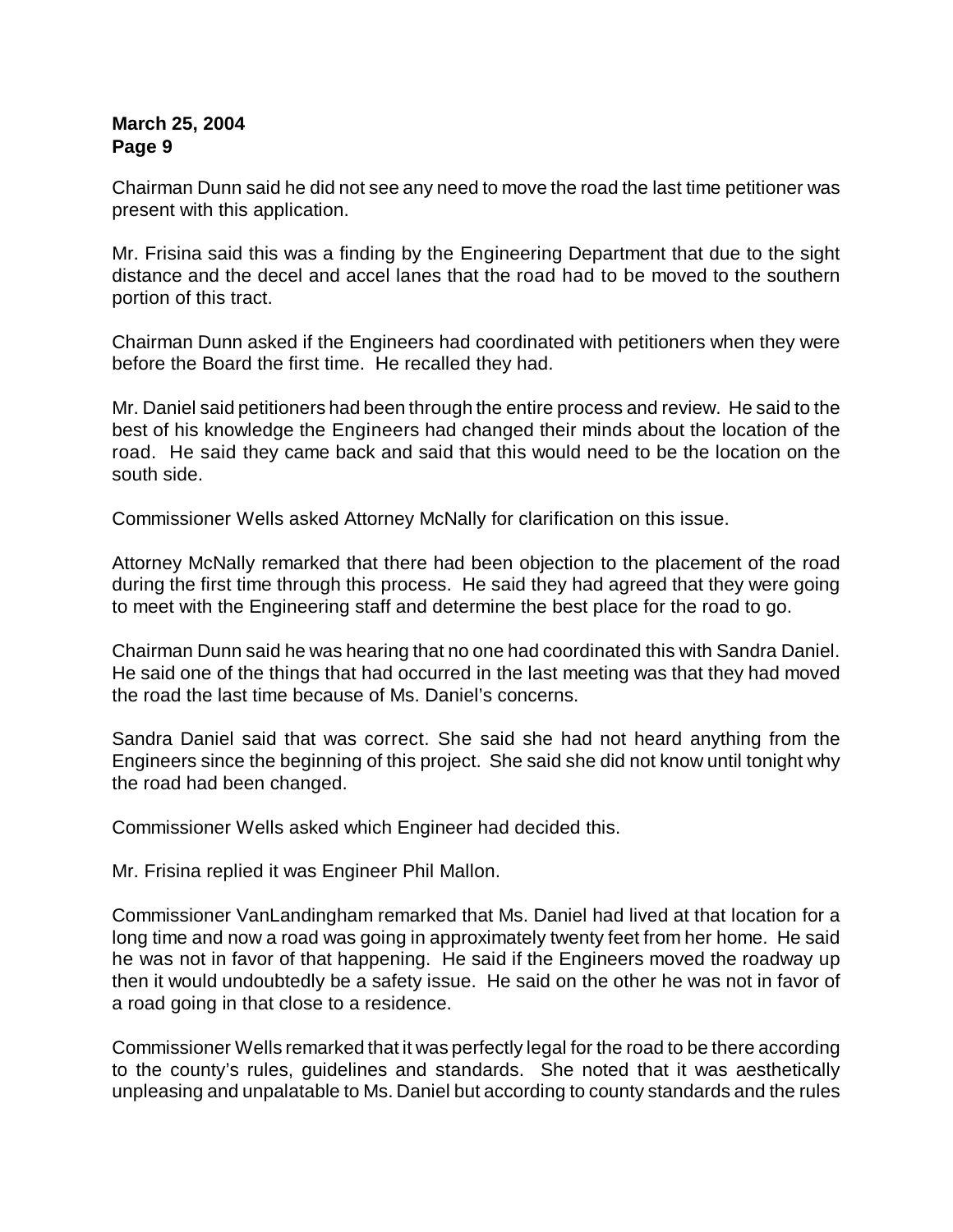under which the county operated, it was a perfectly acceptable procedure for the Board to do. She said for the Board to impose a safety hazard for county citizens and the people living in this subdivision because of an inconvenience aesthetically for one individual, would make the Board irresponsible. She said she was not diminishing the impact on Ms. Daniel but if the Board moved this road to another location after the Board had been legally told by experts that it would create a safety hazard, she felt this would be irresponsible on the Board's part to do so. She felt the Board would be remiss if it allowed this road to be moved to an unsafe location. She pointed out that the Board would not be deviating from county standards either and she saw no way legally to deny this petition.

Commissioner Frady asked Mr. Frisina if the other road had met the standards and this road was meeting a higher standard.

Mr. Frisina responded that he did not have the write up from the last rezoning. He said after a field survey the Engineering Department felt this to be the best location of the road based on these safety issues. He said he could not say for sure if the other road location met county standards.

Chairman Dunn said he understood at the last meeting that County Engineers had coordinated with the developer and that road was alright where it was located. He said now the road had been moved because it was felt to be better there.

Attorney McNally pointed out that this was a zoning that was going from a lower classification to a higher classification. He said the three conditions that had been placed on it did not have anything to do with the road. He said the road placement and the layout would have to be approved in the plat procedure which would have to be brought before the Planning Commission and the staff. He said what the Board was doing tonight was not really relevant to the rezoning of this property. He said he understood that neighbors would like roads placed in certain places, however, this was a piece of property that was already zoned one acre. He said the Board would just be voting on a zoning classification going from one level to a higher zoning classification as far as house size was concerned. He said the petitioner had agreed to the three conditions that were listed. He said that was as far as the zoning issue would go. He said if there was a problem in placing the road, then the engineering staff should get together with the planning staff and that be handled in the plat submission by the developer.

Chairman Dunn said he did not question Attorney McNally's assessment of the legalities of this and what the Board needed to do. He said the only thing that concerned him was the Board receiving a different drawing. He said he understood the engineers at the beginning of this process and now the road had been moved by the engineers to a different location. He said he definitely wanted some follow up as to whether or not the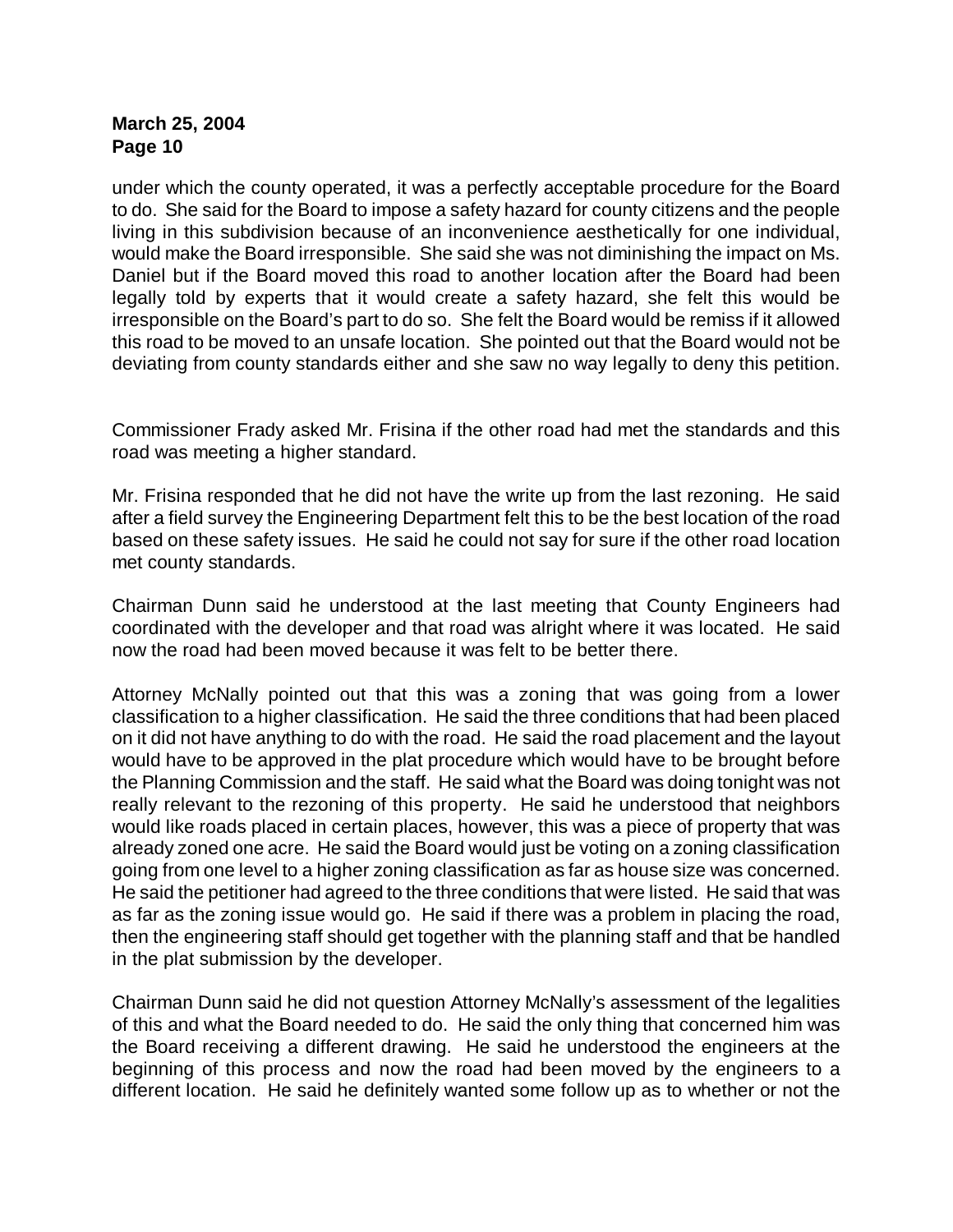other road would be acceptable. He said Mr. Daniel had coordinated with the engineers the way he was supposed to on both occasions and had gotten a different answer.

Mr. Daniel replied yes the first time. He said the second time there was a problem with the north side. He said they had gone back out to the site and met with staff and reviewed the three or four comments made regarding the placement of this road. He said there was a road to the north that they had to contend with and the site was on a downward decline. He said the Engineering Department felt like, based on all of the facts in the field, that the southern entrance would be the preferred entrance. He said as he had stated earlier, petitioner had no preference to either and he was trying to help Ms. Daniel out. He said they could move the road again if staff would allow it.

Commissioner Frady asked Mr. Daniel if the other road had been approved by the engineers the last time.

Mr. Daniel replied that nothing had been approved as far as roads. He said the engineers had looked at it on the plat and said that was fine. He said per this meeting they had decided to go out in the field and talk about this on a more technical level.

Commissioner Wells felt Mr. Daniel was an amenable developer. She said the Board was just being asked to rezone this property. She suggested Mr. Daniel go back and talk to the engineering staff and determine the very best and the safest place for everyone and take into consideration Ms. Daniel's concern as well. She said the Board was just being asked to rezone this property and she did not feel the Board had any legal compelling reason not to rezone it tonight.

Chairman Dunn asked Mr. Daniel to get together with zoning, the developer and the engineers if the State and County standards can be met with the road being moved to the previous location. He said if he lived in Ms. Daniel's home he would not want a road that was twenty feet from it either. He said if there was a way to accommodate Ms. Daniel then the county needed to look long and hard at that.

Commissioner Wells interjected that she agreed but without jeopardizing the safety of the citizens.

Chairman Dunn asked for the Board's pleasure on this matter.

On motion made by Commissioner Wells, seconded by Commissioner Pfeifer to approve Petition No. 1126-04 with three conditions, discussion followed.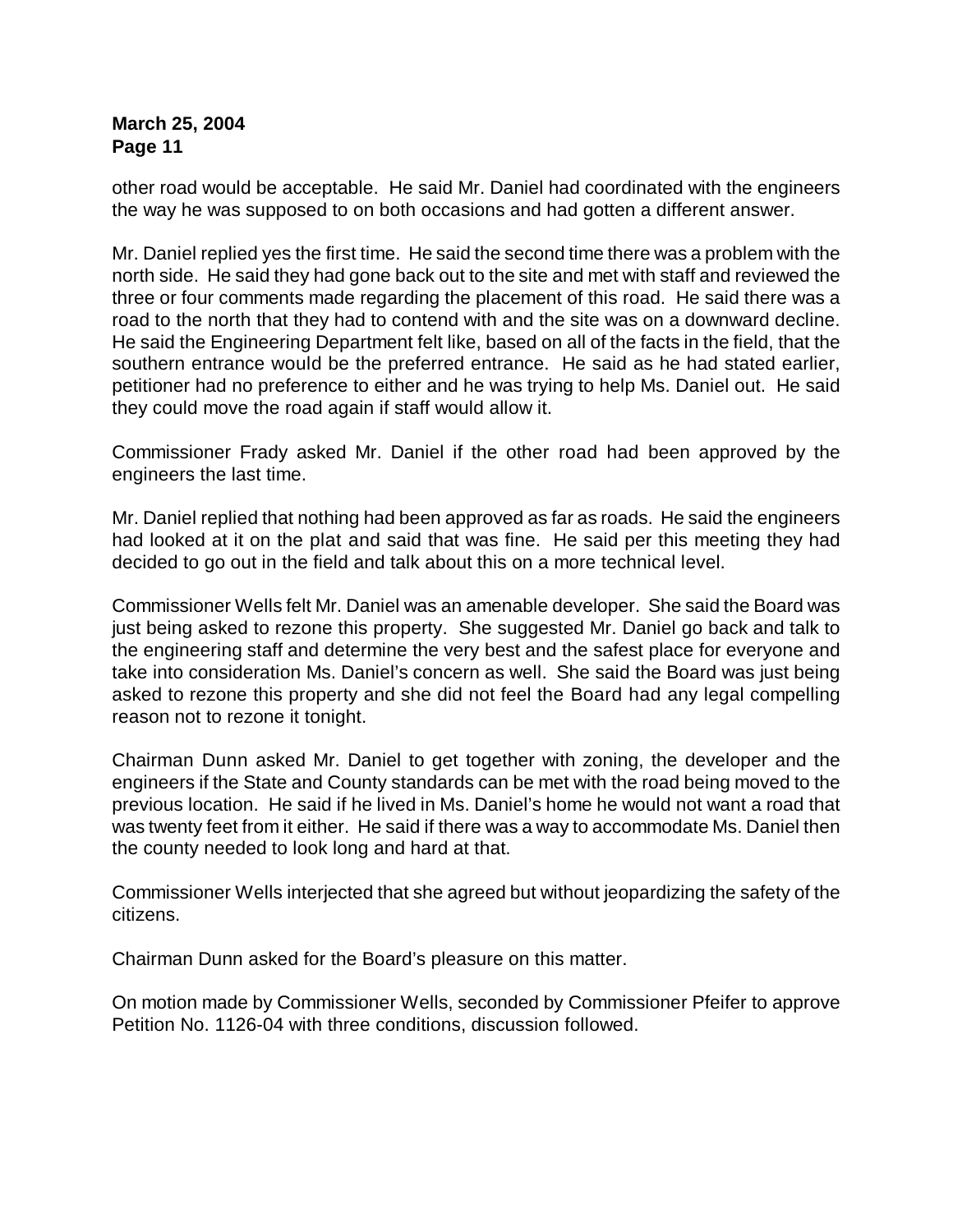Commissioner VanLandingham said he did not like this at all and he wanted staff to be very diligent in looking at a way to work this out for Ms. Daniel. He said a road located twenty feet from your home would not be very pleasant.

Mr. Frisina interjected that the right-of-way would be ten feet from the property line and the road would be within the right-of-way. He said the actual pavement was going to be further away than ten feet from her home.

Commissioner Frady remarked that he would like for staff to keep Ms. Daniel informed.

Chairman Dunn clarified that the Board's motion tonight was to rezone the property. He said it was currently one acre zoning and it would remain one acre zoning but the houses would have to be bigger now. He said what the Board approved tonight would not approve the plat. He said the plat would be approved with additional work from the staff on the placement of that road and if at all possible the Board was asking that the road be put back to the location where it was first located. He said if it was not safe to do that then it could not be moved.

Chairman Dunn asked Mr. Frisina to keep Ms. Daniel informed and allow her to partake in the discussions on this matter.

The motion carried 5-0. A copy of Staff's Recommendations, Analysis and Investigation, identified as "Attachment No. 6", follow these minutes and are made an official part hereof. A copy of the Ordinance and Resolution granting Petition No. 1126-04, identified as "Attachment No. 7", follow these minutes and are made an official part hereof.

# **ORDINANCE NO. 2004-04 - AMENDMENTS TO THE FAYETTE COUNTY ZONING ORDINANCE REGARDING ARTICLE VII. CONDITIONAL USES, EXCEPTIONS, AND MODIFICATIONS, SECTION 7-6. TRANSPORTATION CORRIDOR OVERLAY ZONE, B. S.R. 85 NORTH OVERLAY ZONE, 2. DIMENSIONAL REQUIREMENTS, F. GASOLINE CANOPY:**

Senior Planner Pete Frisina remarked that this item was for consideration of proposed amendments to the Fayette County Zoning Ordinance regarding Article VII. Conditional Uses, Exceptions, and Modifications, Section 7-6. Transportation Corridor Overlay Zone, B. S.R. 85 North Overlay Zone, 2. Dimensional Requirements, f. Gasoline Canopy. He said the Planning Commission recommended approval as submitted.

Mr. Frisina commented on the last rezoning that was in the S.R. 85 corridor where a Quick Trip was rezoned. He said they had some problems in meeting the setbacks and asked staff to look at this. He remarked that under all of the overlay zone gasoline canopies have to be a total of 100 feet back from the right-of-way of State highways. He said the first 50 feet of that would be landscaping and an additional 50 feet would be a setback.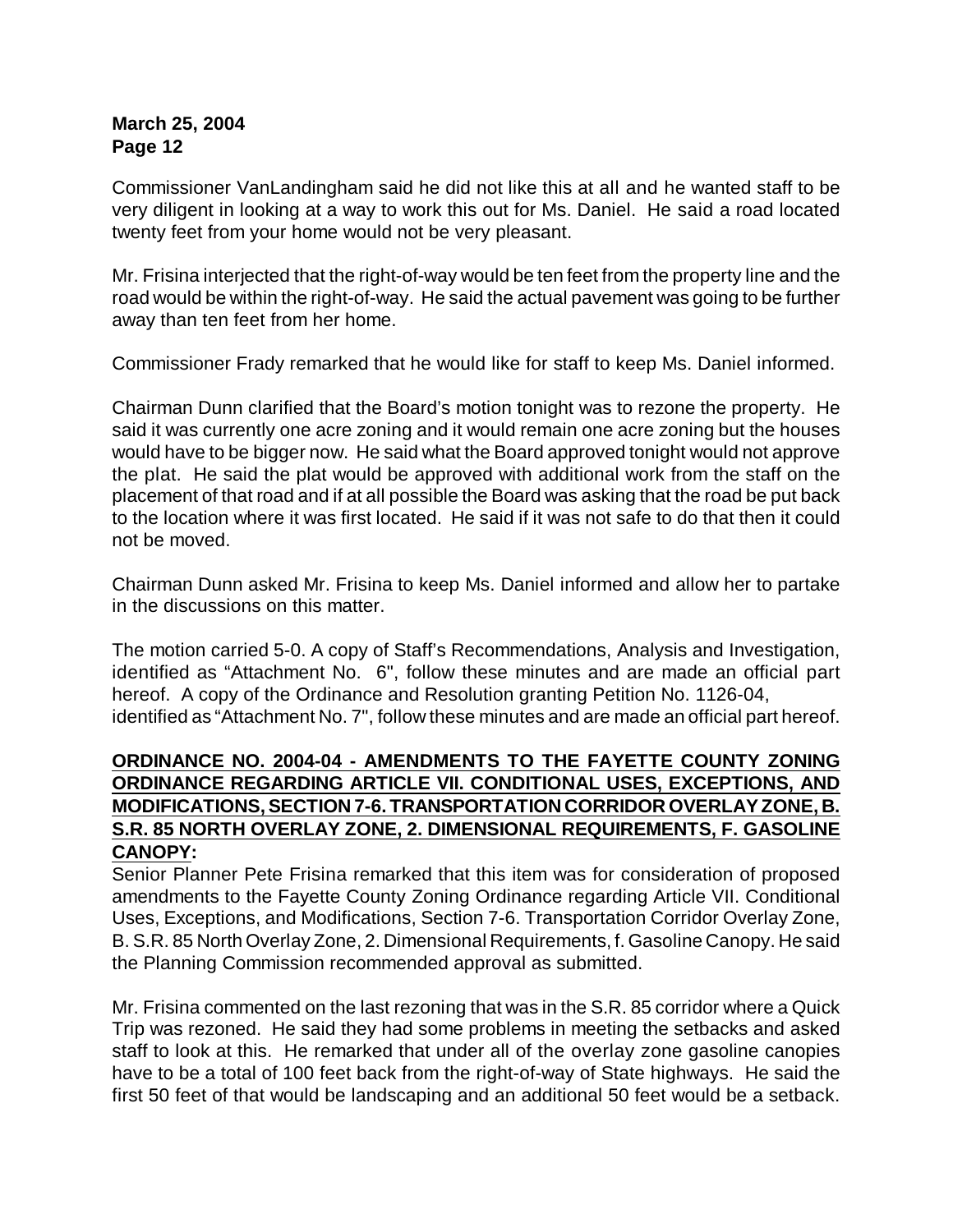He said in speaking about this matter with the Planning Commission, staff had come to the conclusion that most of the State route overlays going through State routes were a mix of both commercial non-residential and residential. He pointed out however, that the North S.R. 85 corridor was predominantly non-residential and there was no residential that would be impacted by this. He said staff had come to a compromise of a small reduction in the setback for canopies and this would still allow Quick Trip to get their canopy in. He said Quick Trip would still have to come in for an administrative variance but it was really just a reduction of 15 feet which staff felt was adequate up in the North S.R. 85 area.

Chairman Dunn asked if anyone wished to speak in favor of this change.

Thomas Wells stated that he was the Director of Real Estate for the Quick Trip Corporation, 5875 Peachtree Industrial Boulevard, Norcross. He said he had appeared before the Board during the rezoning of the property and appreciated his relationship with the county. He said he was appearing in support of the modification of the overlay requirements to somewhat mirror the consideration given to gasoline canopies in the conditional use section which Quick Trip was required to be a part of as well. He said in that section it provided for canopies to be within 15 feet of the right-of-way and in Section 523 permitted encroachments which also referred to gasoline canopies. He said this was a reduction in the total 100 foot building line for all structures. He said the compromise that had been worked out with staff was to grant a 15 foot reduction from the 100 foot setback in the case of canopies. He asked for the Board's consideration in approving this request. He said he would be glad to answer any questions that the Board might have.

Chairman Dunn asked if anyone else wished to speak in favor of this change. Hearing none, he asked if anyone wished to speak in opposition. Hearing none, he asked for the Board's pleasure in this matter.

On motion made by Commissioner Frady, seconded by Commissioner VanLandingham to adopt Ordinance No. 2004-04 to amend the Fayette County Zoning Ordinance regarding Article VII. Conditional Uses, Exceptions, and Modifications, Section 7-6. Transportation Corridor Overlay Zone, B. S.R. 85 north overlay zone, 2. Dimensional Requirements, f. Gasoline Canopy. The motion carried 5-0. A copy of Ordinance No. 2004-04, identified as "Attachment No. 8", follows these minutes and is made an official part hereof.

**CONSENT AGENDA:** Commissioner VanLandingham requested that item no. 4 be removed. On motion made by Commissioner VanLandingham, seconded by Commissioner Wells to approve consent agenda item nos. 1, 2, 3, 5, 6, 7, 8 and 9 as presented. The motion carried 5-0.

**TAX REFUND REQUEST DENIED:** Approval of correction for request by Jonathan Patton for a Homestead Exemption tax refund for the year 2002 in the amount of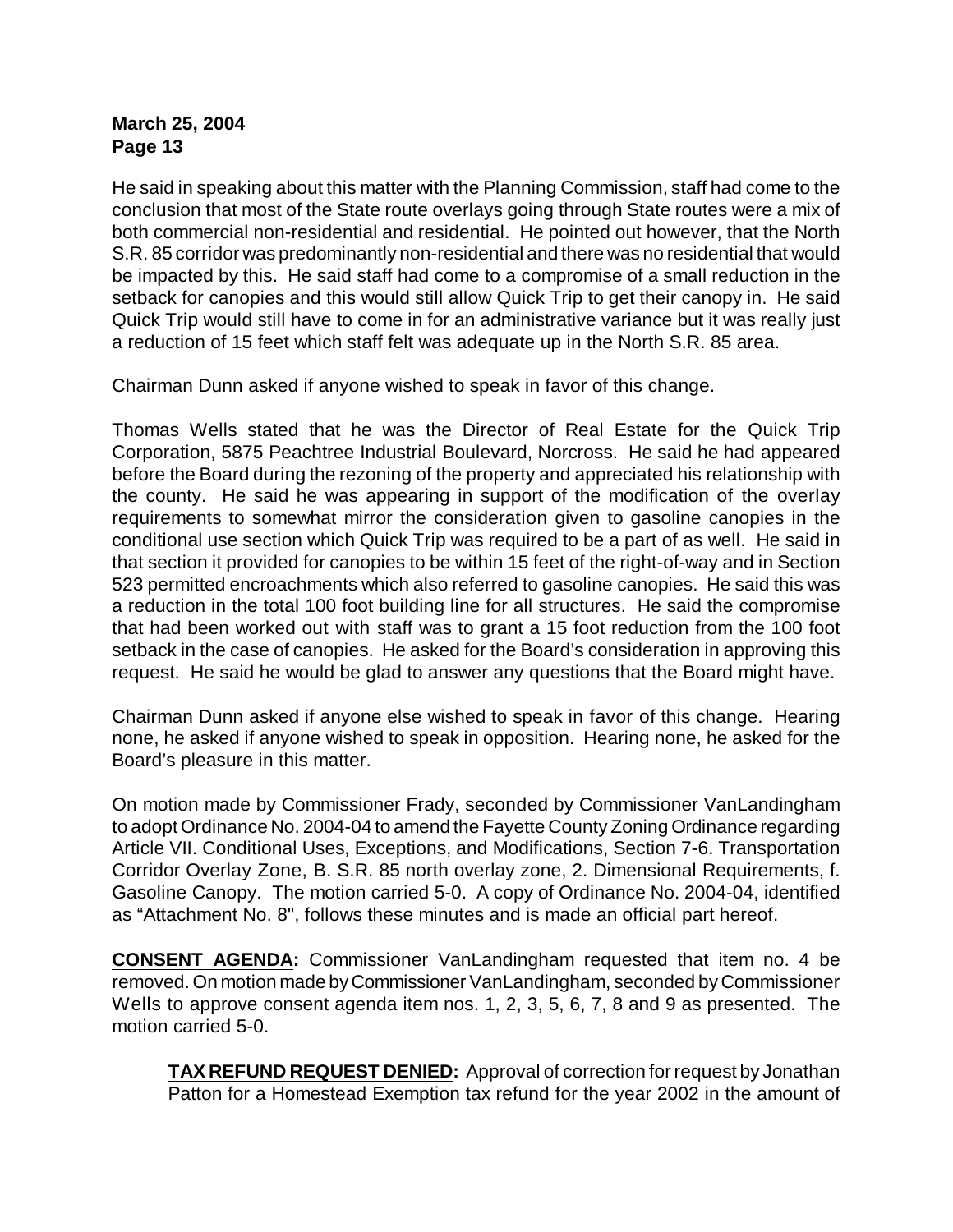\$271.50 previously approved by the Board of Commissioners at the February 26, 2004 meeting. This action should have been for a denial.

**HUMAN RESOURCES:** Approval of recommendation from Human Resources Director Connie Boehnke to replace Fayette County's loan default procedures and adopt Hartford's standard loan default procedures. A copy of the memorandum, identified as "Attachment No. 9", follows these minutes and is made an official part hereof.

**COUNTY'S AUCTION LIST:** Approval of request by Purchasing Director Tim Jones to place unserviceable items on the county's auction list. A copy of the memorandum, identified as "Attachment No. 10", follows these minutes and is made an official part hereof.

4. Approval of recommendation from Purchasing Director Tim Jones to authorize repair work to be done by Yancey Brothers on two Caterpillar 621 Pans for the Road Department in the amount of \$52,509.32.

Commissioner VanLandingham said he had spoken with Mr. Cofty and Public Works Director Lee Hearn and they were in agreement that this item needed to be removed from the agenda.

**BID AWARD - TIFTON TURF FARMS:** Approval of recommendation from Purchasing Director Tim Jones to award Bid No. 456 to the low bidder Tifton Turf Farms in the amount of \$47,195 for recrowning of McCurry Park North Soccer Field #5. A copy of the memorandum, identified as "Attachment No. 11", follows these minutes and is made an official part hereof.

**BID AWARD - BARROW'S MASONRY, INC.:** Approval of recommendation from Purchasing Director Tim Jones to award Bid No. 463 to the low bidder Barrow's Masonry, Inc. for the curb and gutter repair work at \$12.00 per linear foot and low bidder Curb Specialist, Inc. for single and double wing catch basin tops repair work at \$475.00 each, on the 20' or less curb & gutter and 20' or less concrete sidewalk in the lump sum price of \$290.00 and on the non-reinforced concrete sidewalk repair at \$280.00 per cubic yard. A copy of the memorandum, identified as "Attachment No. 12", follows these minutes and is made an official part hereof.

**MALLETT CONSULTING, INC. - WATER SYSTEM:** Approval of request from Water System Manager Tony Parrott to authorize Mallett Consulting, Inc. to begin the necessary engineering to consider moving the 250,000 gallon water tank from Peachtree City to the northern part of the county to improve water flows. A copy of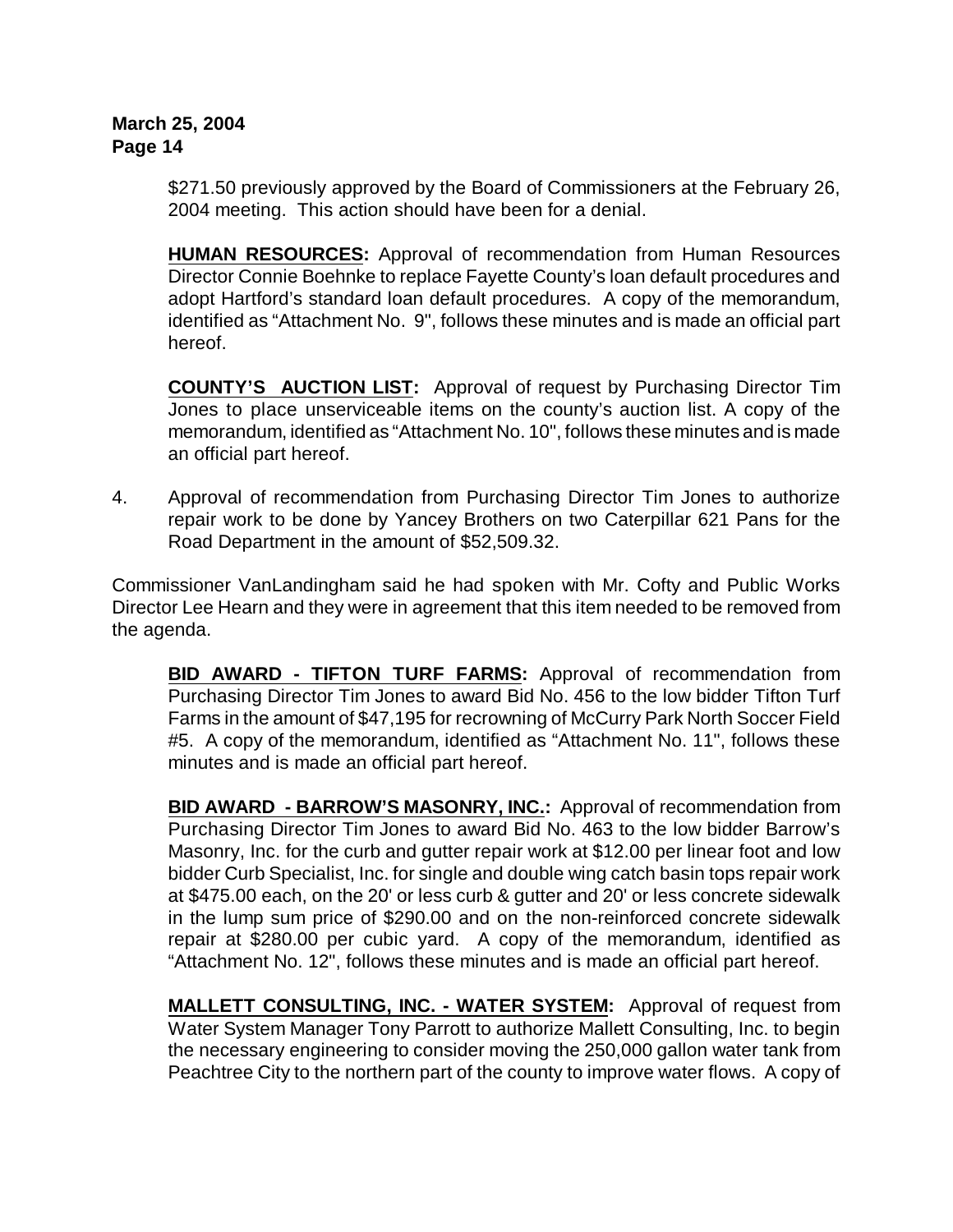the memorandum, identified as "Attachment No. 13", follows these minutes and is made an official part hereof.

**AUCTION - SALE OF COUNTY VEHICLES:** Approval of request from Finance Director Mark Pullium to place county vehicles on [www.ebay.com](http://www.ebay.com) for auction. A copy of the memorandum, identified as "Attachment No. 14", follows these minutes and is made an official part hereof.

**MINUTES:** Approval of minutes for Board of Commissioners meetings held on February 26, 2004 and March 3, 2004.

# **PUBLIC COMMENT:**

Members of the public are allowed up to five minutes each to address the Board on issues of concern other than those items which are on this evening's agenda.

There was no public comment.

# **STAFF REPORTS:**

**EXECUTIVE SESSION:** Attorney McNally requested an executive session to discuss one real estate matter and five legal items.

**CONSTRUCTION OF A TURN LANE AT COOPER LIGHTING:** Commissioner VanLandingham asked for the Board's consideration for the county to enter into an agreement to pay \$18,750 for the purpose of constructing a turn lane at Cooper Lighting on S.R. 74 in Peachtree City. He said Senator Mitch Seabaugh had approached him on this issue as a safety hazard issue for people traveling on S.R. 74. He said the State would pay for the first half, the City of Peachtree City would pay for half of the second half and the county would pay for that second half.

On motion made by Commissioner VanLandingham, seconded by Commissioner Pfeifer to enter into an agreement to pay an amount not to exceed \$18,750 for the construction of a turn lane at Cooper Lighting on S.R. 74 in Peachtree City, discussion followed.

Chairman Dunn said this was a result of new industry coming into the industrial area of Peachtree City. He said this was a new industry that everyone was glad to have come into the community. He said the State of Georgia had placed a requirement on the county to put in a new turn lane. He said neither the State of Georgia, Fayette County nor the City of Peachtree City had anticipated this requirement because the decision to move them there did not take place when the budget was being discussed. He said no one had budgeted for this at the State, County or City level, but this was a safety hazard for this community. He said he wanted to thank Harold Linnenkohl from the Georgia Department of Transportation who had entered this argument having no money and then decided the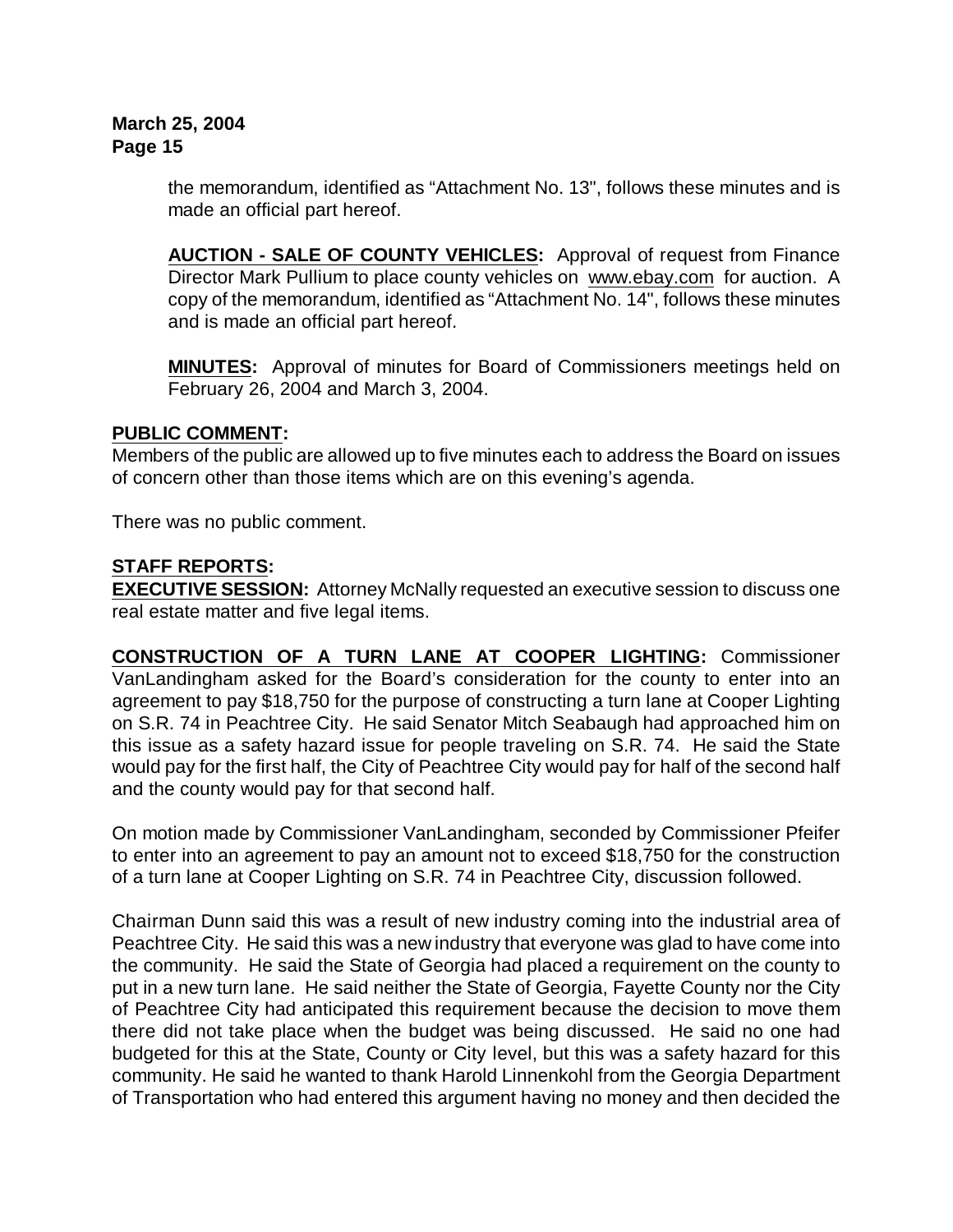State could put up half of it. He said he also wanted to thank the Board for being willing to put up \$18,750 for this project. He said this was a good example of three levels of government working together simply for the safety of the citizens who drive up and down that road. He said he also wanted to thank Senator Mitch Seabaugh for getting actively involved in this project.

Commissioner VanLandingham said he would like to thank Brian Cardoza of the Fayette County Development Authority for his help with this project.

Chairman Dunn called for the vote.

The motion carried 5-0.

**EXECUTIVE SESSION:** On motion made by Commissioner Wells, seconded by Commissioner Pfeifer to adjourn to executive session to discuss one real estate matter and five legal items. The motion carried 5-0.

**REAL ESTATE:** Attorney McNally updated the Board on a real estate matter.

On motion made by Commissioner Frady, seconded by Commissioner Wells to authorize Attorney McNally to proceed in this matter. The motion carried 5-0.

**LEGAL:** Attorney McNally reported to the Board on a legal item

The Board took no action on this matter.

**LEGAL:** Attorney McNally discussed a legal item with the Board.

On motion made by Commissioner Wells, seconded by Chairman Dunn to authorize Attorney McNally to proceed in this matter. The motion carried 5-0.

**LEGAL:** Attorney McNally discussed a legal item with the Board.

On motion made by Commissioner Wells, seconded by Commissioner Frady to authorize Attorney McNally to proceed in this matter. The motion carried 5-0.

**LEGAL:** Attorney McNally discussed a legal item with the Board.

The Board took no action on this matter.

**LEGAL:** Attorney McNally discussed a legal item with the Board.